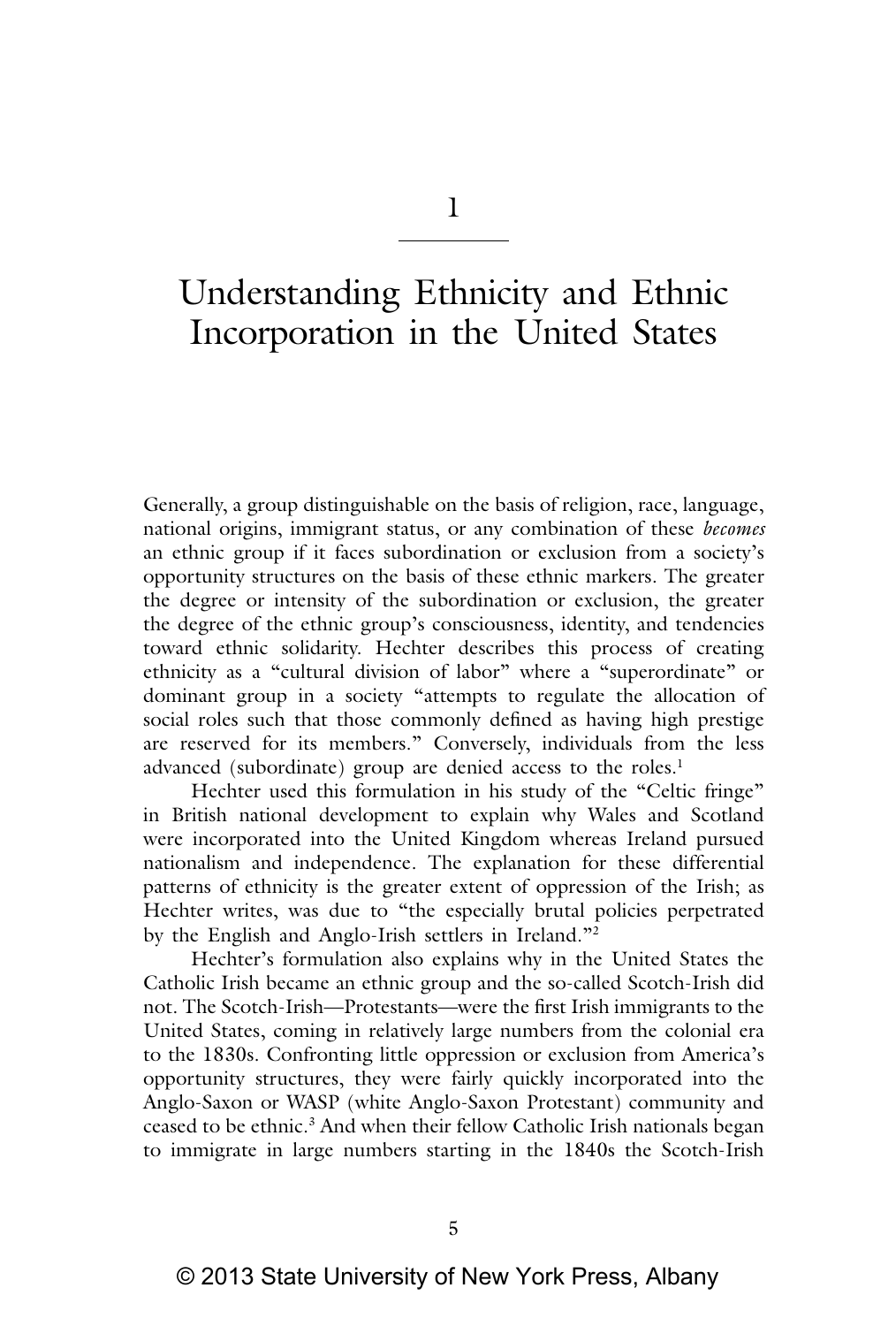were as hostile to them as they had been in Ireland and as were the Anglo-Saxons, whether in England or New England.<sup>4</sup>

This is not a study of the election of the first person of Irish ancestry to the presidency but the first person of Irish Catholic ancestry. Three Scotch-Irish have been president: Andrew Jackson, James Buchanan, and Chester Arthur (both of Jackson's parents were born in Ireland and one of Arthur's and Buchanan's).<sup>5</sup> But Jackson, Arthur, and Buchanan were not "ethnic" Americans. In 1960 the Scotch‑Irish vote for Kennedy was indistinguishable, north and south, from the vote of other white Protestants.<sup>6</sup>

Finally, just as Hechter's understanding of ethnicity explains Irish nationalism compared to Scotch and Welsh incorporation on the British Isles, it also explains the intensity of Irish Catholic "nationalism" in the United States compared to other European immigrant groups with the exception of Jews.7 At least in New England, Catholic Irish ethnic solidarity exceeded that of other Catholic groups because of the intensity of their exclusion from the opportunity structures in Ireland and the United States. Hechter's formulation also explains the intensity of black ethnic nationalism because in their homelands and in the United States no ethnic group has faced greater oppression and a more rigid cultural division of labor than Africans. For example, on the cultural division of labor specifically between Irish Catholics and African Americans, Ignatiev writes, "At every period, however, the 'white race' has included only groups that did 'white man's work.' But what was 'white man's work'? In the case of the Irish, 'white man's work' could be defined as work they did, when it was precisely their status as 'whites' that was in question. Since 'white' was not a physical description but one term of a social relation which could not exist without its opposite, 'white man's work' was simply, work from which Afro‑Americans were excluded. Conversely, 'black man's work' was work monopolized by Afro‑Americans."8

#### Ethnicity and Race

"It is superficial and inaccurate," Matthew Holden Jr. writes in *The Politics of the Black Nation*, and "implicit snobbery" to define Italian or Irish Americans as ethnics "but Anglo Protestants as non‑ethnic. Each is as ethnic as the other. That implicit snobbery has made it possible for social scientists (and others) to suppose that 'ethnicity' was essentially abnormal, undesirable and would in due course disappear. Such estimates are wrong. Ethnicity is one of the fundamental bases of social organization and social division and is at least as persistent—and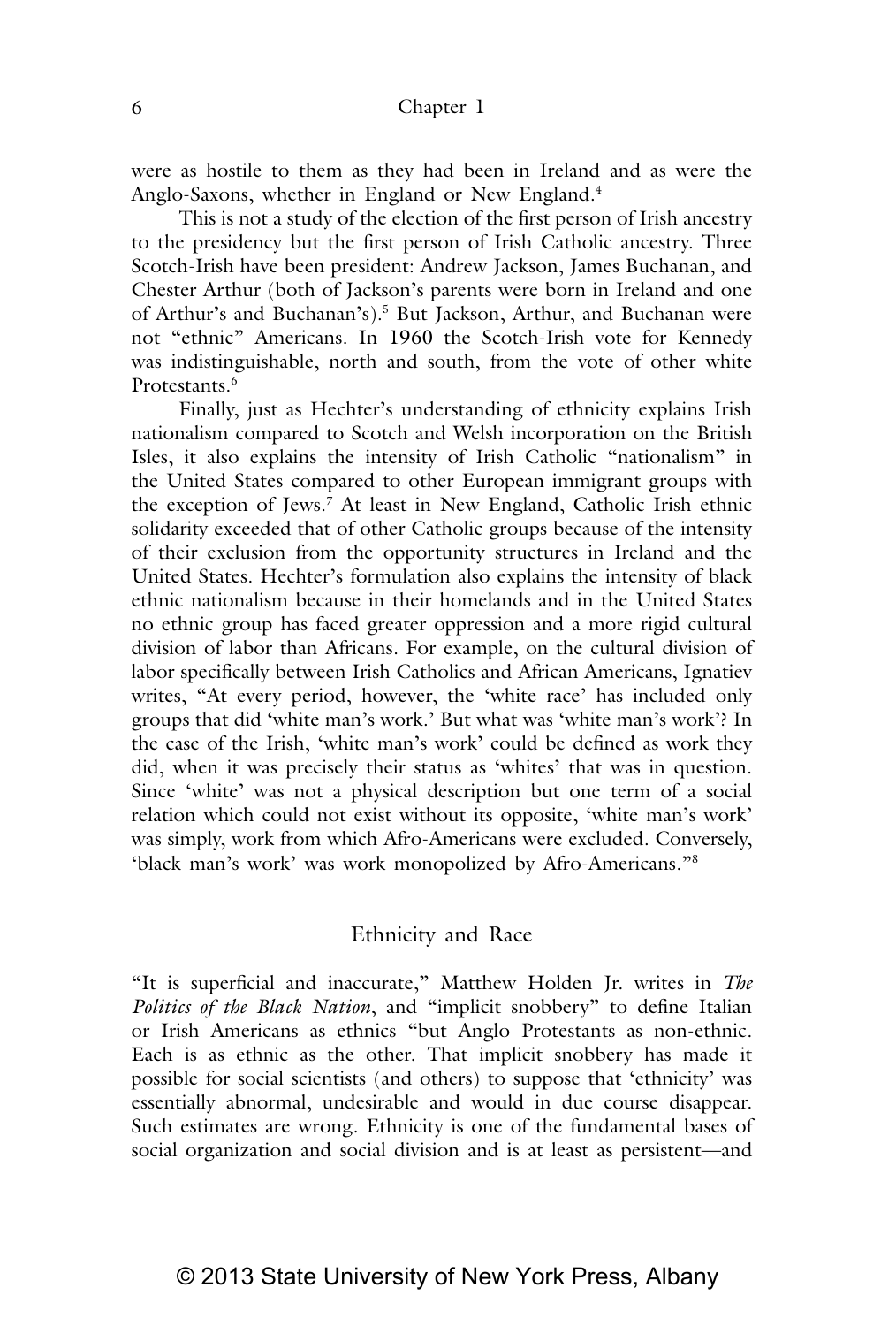often more divisive politically—than social class."9 Holden's observation highlights the fact that in the United States discussion of ethnicity in both popular and academic discourses often evokes strong feelings and biases.

Since Max Weber first defined the term in the 1920s, social scientists have defined ethnic group in multiple ways.<sup>10</sup> Weber's classic definition understood an ethnic group as "those human groups that entertain a subjective belief in their common descent because of similarities of physical type or customs or both, or because of memories of colonialization; the belief must be important for group formation, furthermore, it does not matter whether an objective blood relationship exists."11 Most modern scholars of ethnicity accept Weber's definition, as for example, Schermerhorn's slightly modified formulation: "A collectivity within a larger society having real or putative common ancestry, memories of a shared historical past and a cultural focus on one or more symbolic elements defined as the epitome of their peoplehood."12

In Hechter's formulation, however, Weber's definition points only to the potential for an ethnic solidarity group, providing necessary but not sufficient conditions for its expression politically. The sufficient condition is subordination, oppression, or exploitation, real or perceived, on the basis of this subjective belief or identity.13 In other words, "much of the dynamics of interethnic relations derive from the structure of dominance and subordination involved in the majority-minority relations."<sup>14</sup> If a group confronts little or no subordination based on its ethnicity then its manifestations of its ethnicity are likely to be largely symbolic or cultural. However, the more rigid the ethnic‑based subordination or exclusion of a group, the more likely it is to express its ethnicity politically as well as culturally.

In the United States race has constituted the most rigid and the most exclusionary basis of ethnic subordination—much more than religion, national origin, or language. In the case of African Americans, the rigidity of their subordination was created and sustained on the basis of skin color, a physical type that made them distinctive and visible when compared to European ethnic immigrant groups.

The more rigid nature of the subordination of blacks has led many scholars of black politics to contend that race is not just another ethnic attribute like religion or nationality, but instead belongs in a separate analytic or theoretical category. Leslie McLemore, for example, writes: "The very foundation of a theory of black politics rests on the clear understanding that Afro‑Americans are a *racial* group and not an ethnic group. . . . When we speak of a racial group we are referring to those minorities in a society which are set off from the majority not only by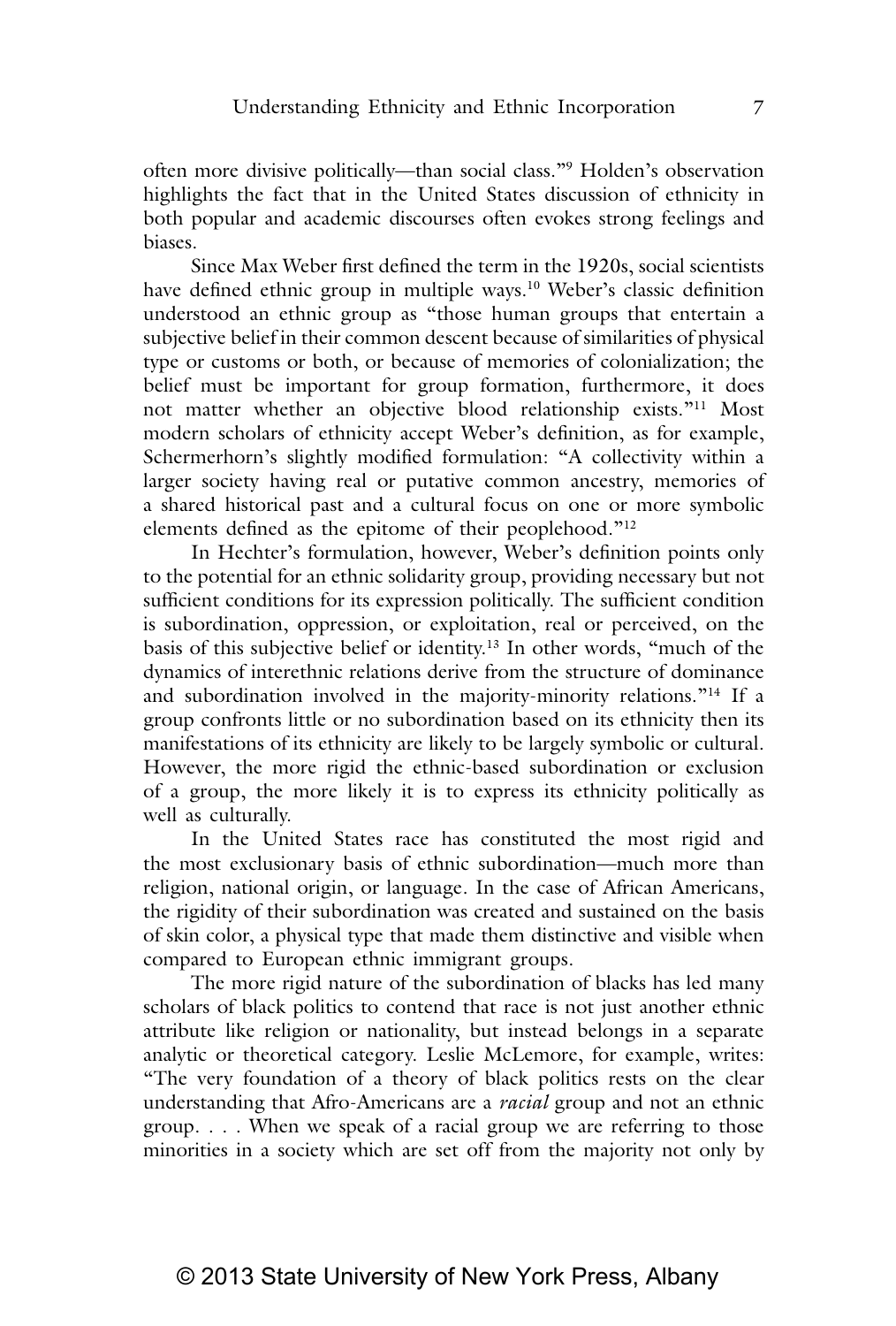#### 8 Chapter 1

cultural differences but in a more profound sense by skin color (high visibility) and the near total inability of that group to assimilate into the larger society."15 In this view blacks in the United States should not be considered an ethnic group because their black skin color combined with the tenacity of white racism makes their full incorporation into American society impossible. As Barnett puts it, "Racism, therefore, is a fundamental factor that makes the black situation distinctively different from that of all white ethnic groups."<sup>16</sup>

In the course of this study, considerable historical and empirical evidence are developed that demonstrates the difficulties of black incorporation in the United States when compared to the Catholic Irish. Nevertheless, whether black incorporation is impossible is an empirical question that should not be settled a priori. In the 1940s, Ralph Bunche wrote that it was inconceivable that an African American could ever be elected president; a governor, a senator, a cabinet officer perhaps, but president, never.<sup>17</sup> In 2008 the impossible happen. The near full incorporation of blacks into sport and popular culture (discussed in chapter 6) was considered impossible in the 1940s when Jackie Robinson became the first major league baseball player.

As a scholar of black politics for almost four decades I am pessimistic about the likelihood of the full incorporation of African Americans into U.S. society, polity, or economy, and the evidence from this study tends to confirm that pessimism. However, awareness of the differences in the experiences of African Americans and the Catholic Irish should not blind us theoretically to how much they have in common not only with each other but also with other bases of dominance—subordination such as class, gender, and sexuality. As Isajiw writes, "The scholar of ethnicity must be as aware of the varying conditions of ethnicity over time as of all the conceptual and theoretical possibilities of it."18 Ultimately, whether African American ethnicity constitutes an impossible barrier to full incorporation is an open question. Theoretically, historically, and empirically this book is a contribution to answering that question.

## A Theoretical Model of Ethnic Group Incorporation

Social scientists have generally assumed that, at least in developed societies, over time ethnic groups will wither away as cultural divisions of labor are eliminated, and opportunity structures are opened to all on the basis of individual attributes.<sup>19</sup> In this view, in well-ordered societies rational individuals will organize their politics based on class interests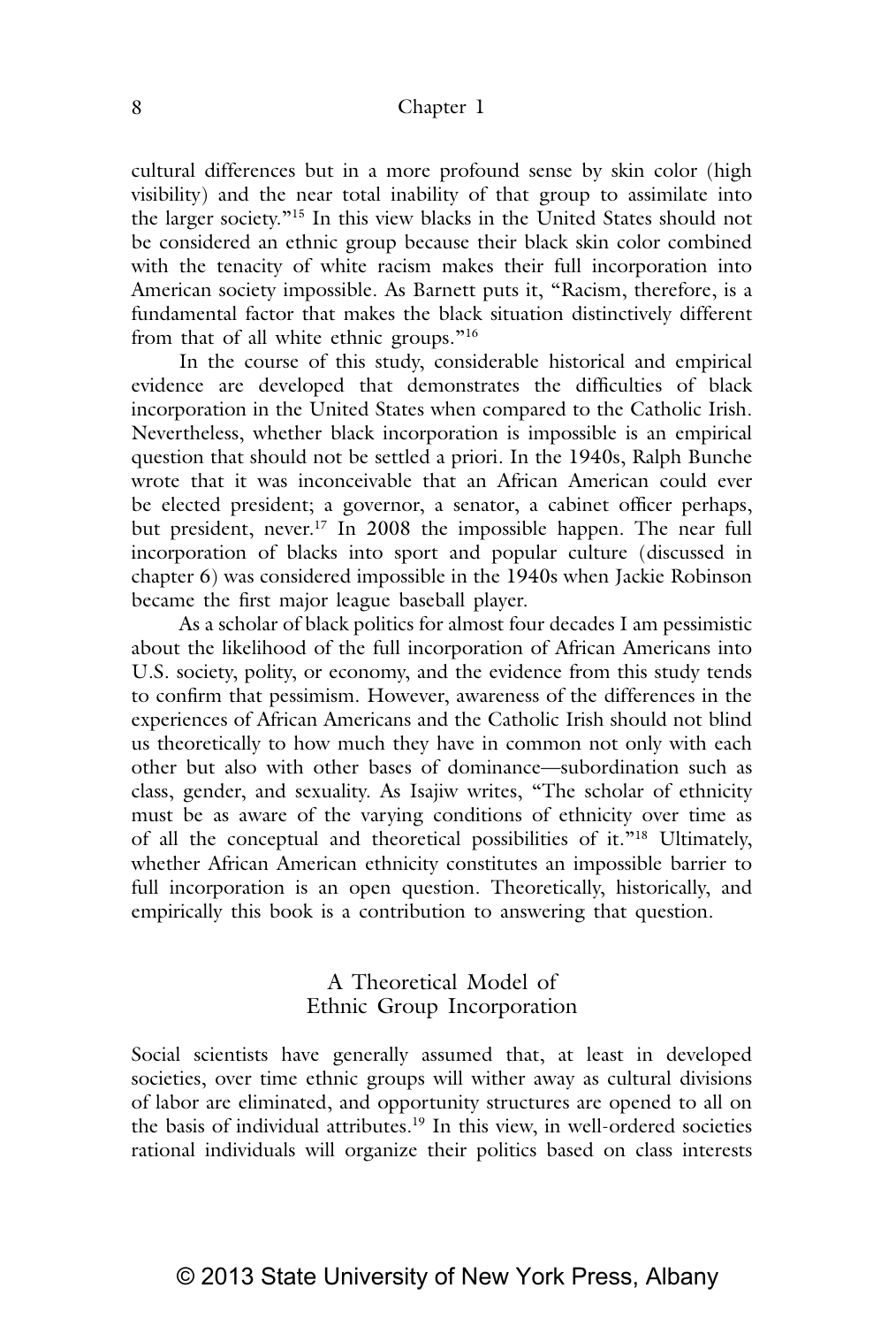rather than irrelevancies such as race or religion. Hechter models this process of the "deethnicization" of groups into "three analytically separate black boxes," which I use—slightly modified—to compare Irish Catholics and African Americans.20

The first is cultural integration or incorporation, which involves the erosion of distinctive ethnic group cultures and the absorption of elements of their cultures into the mainstream or national culture. Evidence of this process includes a common national language and symbolism, and the decline of racism, nativism, and invidious ethnic stereotypes. It also includes the integration of members of the group into the arts, universities, sports, popular culture, and other institutions that "govern the aspirations and values of the masses."<sup>21</sup> Finally, interethnic marriage may be one of the most important indicators of cultural integration.

The second box is economic incorporation. Inclusionary opportunity structures overtime should result in similarities among religious, nationality, and racial groups in education, occupation, income, wealth, and poverty. This does not require exact equality or correspondence between the groups, but it precludes the existence of wide socioeconomic disparities as manifested in concentrated poverty among any particular group.

The third box is political incorporation in which ethnicity ceases to play a significant role in the formation or expression of the group's political attitudes and behavior. Instead, such attitudes tend to be shaped by social class. Second, ethnicity ceases to play a major role in the group's claims on the state. Rather citizens make demands based on their class positions or interests deriving from other than their ethnic origins. Finally, political incorporation requires some rough degree of parity in holding elective and appointive offices, or at least ethnicity is not manifestly a bar to holding appointive or elective office at any level of government. As Domhoff puts it, "When it is determined that a minority group has only a small percentage of its members in leadership positions, even though it comprises 10 to 20 percent of the population, then the basic processes of power inclusion and exclusion are inferred to be at work."22

Although not included explicitly as one of the analytical boxes in Hechter's model, residential integration is also an important indicator of a group's incorporation. Residential segregation sustains a "geography" for ethnic consciousness and solidarity. In particular "the concatenation of residential and occupational segregation gives a decisive advantage to the development of ethnic rather than class solidarity."23 Ethnic ghettos, in other words, both create and sustain ethnic consciousness and perhaps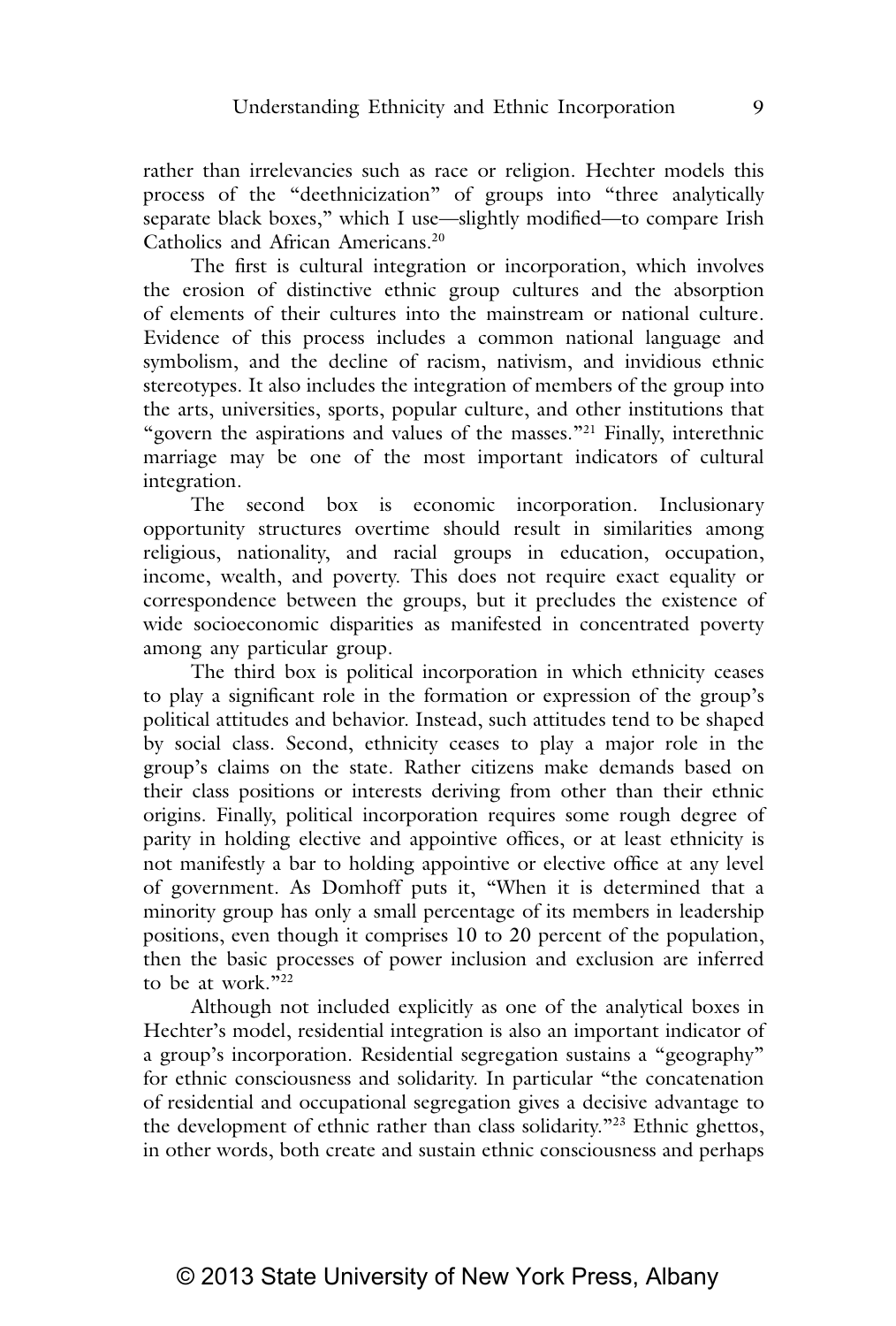are the most impressive evidence of the lack of incorporation along all three dimensions.

In summing up his model, Hechter advanced three propositions on the prospect for the maintenance of ethnicity. First, the greater the inequalities between groups, the greater the likelihood the disadvantaged group will embrace ethnic solidarity. Second, the greater the frequency of intraethnic relations, the greater the embrace of ethnicity. Third, the greater the differences in culture, real or imagined, the greater the degree of ethnic solidarity. These three propositions are at the same time indicators of the absence of ethnic incorporation, as well as a wish for a degree of autonomy or nationalism on the part of the unincorporated group. These indicators will be of some utility in understanding the ethnic forces shaping the presidential campaigns and presidencies of Kennedy and Obama.

### An American Model of Ethnic Incorporation

As indicated, Hechter developed his understanding of ethnicity mainly as a tool to explain the political incorporation of Wales and Scotland into the United Kingdom compared to the path of national independence the Irish pursued. Yet, he was theoretically aware that understanding the situation of the British Isles was related to explaining ethnic change in the United States, especially the failure of African American incorporation.<sup>24</sup>

In *Who Governs?* the American political scientist Robert Dahl developed a three‑stage model to explain specifically the incorporation of ethnic immigrant groups and blacks into the U.S. polity.25 In the first stage, because of the cultural division of labor, the immigrants are disproportionately poor and working class, living in ethnic ghettos. They practice in this stage a ghetto‑specific ethnic politics. In the second stage, a sizeable middle class develops, and ethnic solidarity declines, however, it does not disappear because the group as a whole is not incorporated and its middle class "retain[s] a high sensitivity to their ethnic origins."<sup>26</sup> In the third stage, ethnic solidarity withers because the group as whole is fully incorporated with a high degree of socioeconomic differentiation including an upper class as well as a middle class. For the ethnic middle and upper classes, "ethnic politics is often embarrassing" although "a middle‑class or upper‑class candidate who happens to be from an ethnic group may use this tie to awaken sentiments of pride,"<sup>27</sup> but in the main such candidates run "de ethnicized" campaigns, emphasizing issues of concern to the broad, mainstream electorate.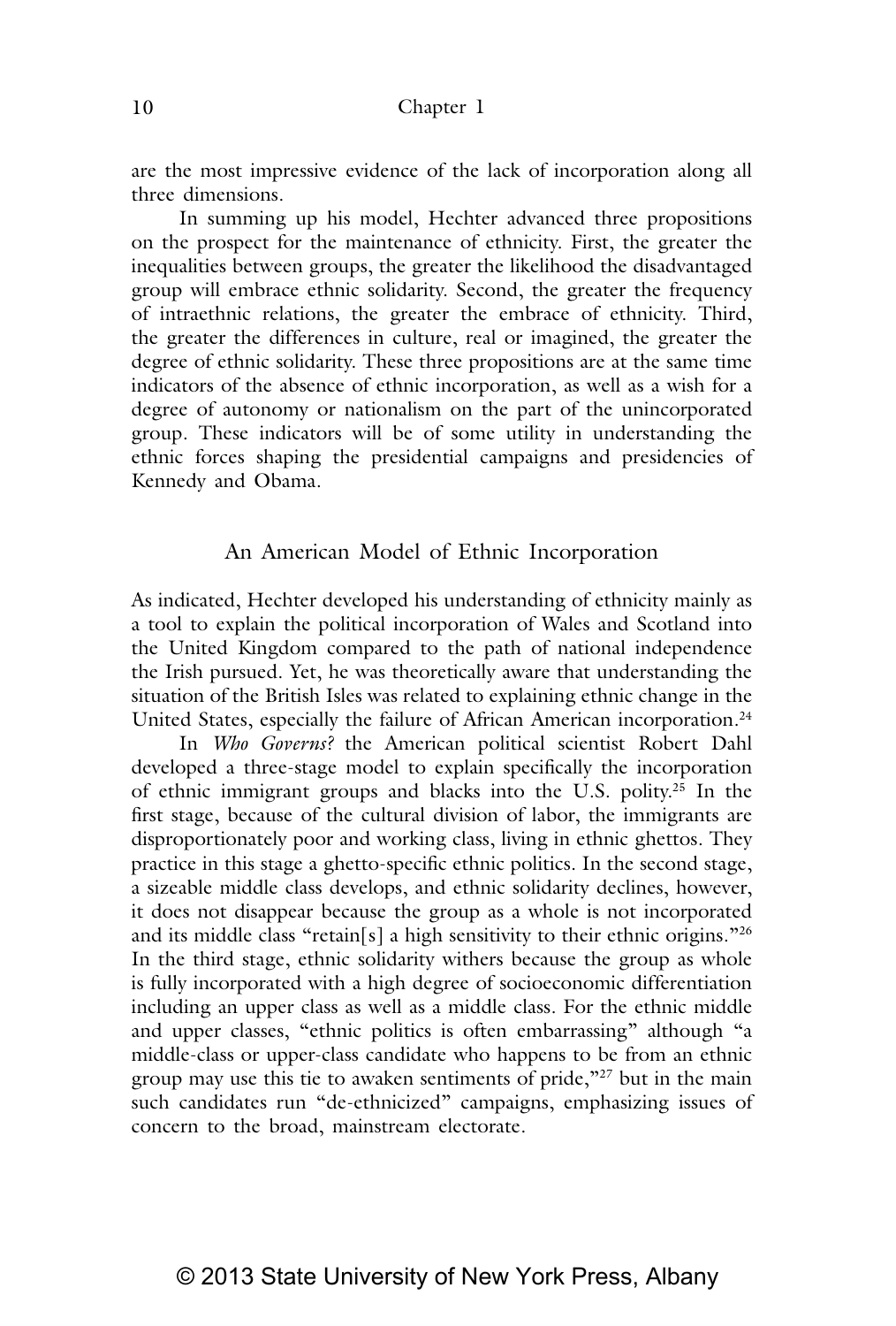Based on an analysis of occupations, residence, and voting patterns in New Haven, Connecticut, Dahl estimates that the Irish Catholics, arriving in the 1840s, remained in the first stage for fifty years—until 1880. They remained in stage two for forty years, entering stage three in the 1930s. African Americans in New Haven entered the first stage in 1784, almost sixty years before the Catholic Irish arrived, and they remained in this first stage for more than a century and half before entering the second stage in the 1950s more than twenty years after the Irish Catholics entered the final stage. Thus, the Catholic Irish took ninety years to move from poor, impoverished ghettoized ethnic immigrants to middle-class to upper-class, fully incorporated Americans.<sup>28</sup> African Americans, conversely, took 166 years to move from a partly free, partly enslaved (slavery was abolished in Connecticut in 1848), impoverished ethnic group to partial incorporation with an incipient middle class along with a still large, impoverished ghettoized core.

Dahl does not explain the anomaly of the African American situation in New Haven presumably because it was obvious that it "emanated largely from the racist perspective of the American social system."<sup>29</sup> That is, it is the intensity of racism directed toward the black ethnic collectivity compared to the Irish and other European ethnic immigrant groups in New Haven that explains the persistence of their exclusion from the city's opportunity structure and their persistence as the most ethnic nationalist of the city's ethnic groups. As the following chapters demonstrate, this pattern of intense exclusionary racism compared to a more benign nativism against Irish Catholics also characterized Boston and Chicago. This differential indeed characterizes the whole of America and constitutes one of the major differences in the history and context in which Kennedy and Obama sought the presidency.

The first Catholic Irish mayor of New Haven was elected in 1899, near the beginning of their entry into the second stage of incorporation. The first African American mayor of New Haven was elected in 1989, almost a half century after blacks entered the second stage of incorporation. Although sensitive to the ties of ethnic origins, John Daniels—the city's first black mayor—ran a deracialized campaign that appealed to the broad mainstream of New Haven's electorate.30 With a population only one‑third black, he had no choice except to downplay his ethnic ties and interests. However, like U.S. cities elsewhere, New Haven's core black community is segregated and impoverished with some conditions "reaching Third World proportions."<sup>31</sup>

When Obama was elected president, African Americans nationally were in the second stage of incorporation, entering it in the late